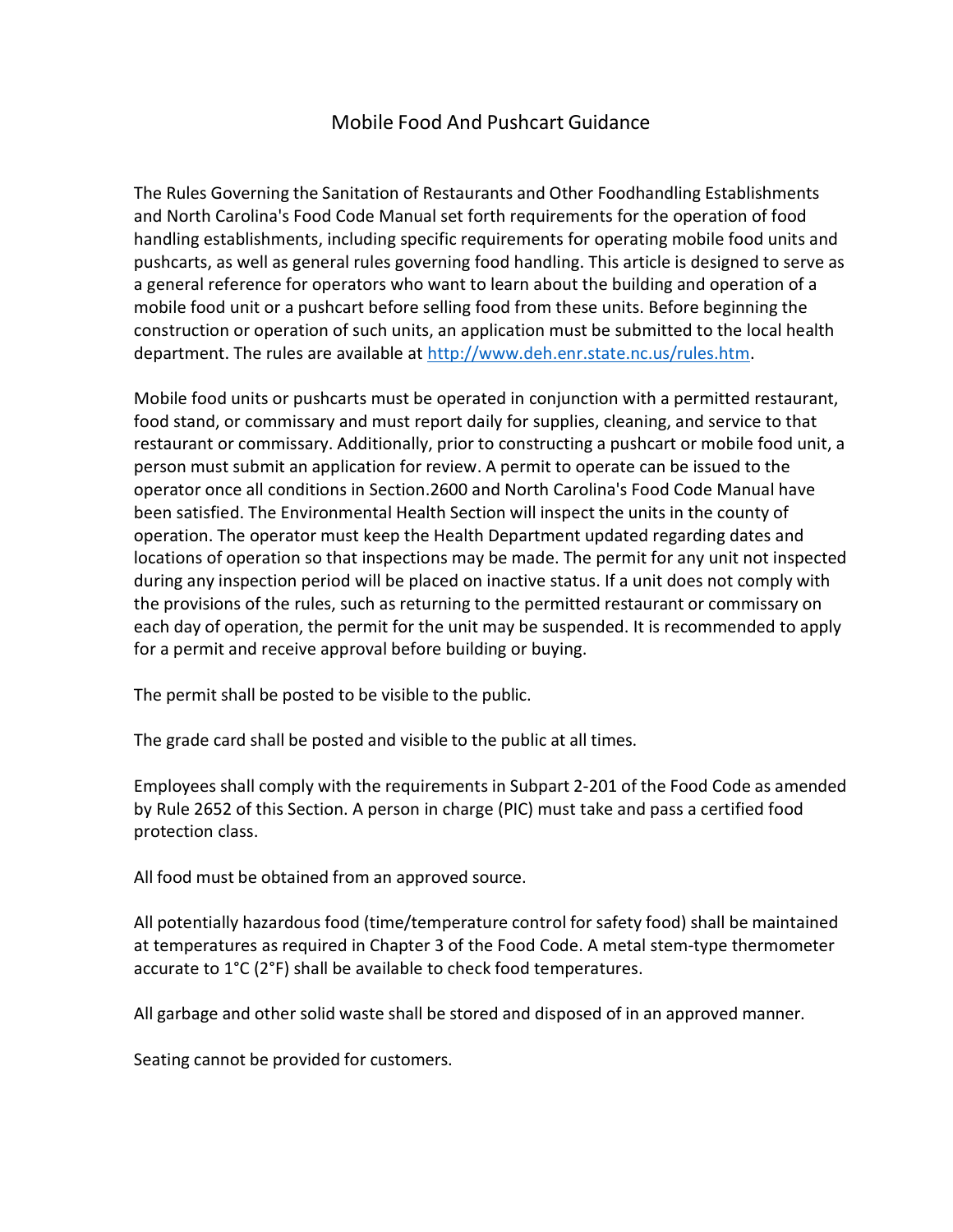Equipment and utensils shall meet the requirements in Parts 4‐1 and 4‐2 of the Food Code as amended by Rule .2654 of this Section. The only customer self‐service allowed would be condiments, such as catsup and mustard from squeeze or pump bottles or individually packaged condiments. Coolers can only be used for ice for drinks, canned or bottled beverages, or to transport food to the unit. Once the unit is set up, all food must be stored.

## Some essential specific requirements for mobile food units

The mobile food unit shall be constructed and arranged so that food, drink, utensils, and equipment will not be exposed to insects, dust, and other contamination. Food or equipment exposed to the public, dust, or insects shall be protected by glass or otherwise, on the front, top, and ends, and exposed only as much as may be necessary to permit the handling and serving of food. Protection against flies shall be provided by screening or effective use of fans.

A servicing area shall be provided at the restaurant. Potable water connections shall be installed to protect the water and equipment from contamination. All sewage shall be discharged to an approved sewage disposal system.

The only food item that can be prepared on an open‐air grill is a hot dog from a pushcart. Even this must be protected from contamination on the top and sides. Any other food items must be prepared inside of a mobile food unit.

## Construction of Mobile Food Unit

The mobile food unit must have a potable water system under pressure. The system must provide hot and cold water sufficient for all preparation, handwashing, and cleaning requirements for a full day of operation. Water heating facilities must be provided. The water inlet must be protected from contamination and different from the sewage outlet.

Exterior surfaces shall be of weather‐resistant materials.

Indoor floor, walls, and ceiling construction shall be smooth, durable, and easily cleanable.

The mobile food unit shall be constructed to prevent contamination of food, drink, utensils, and equipment.

Non-food contact surfaces shall be free of unnecessary ledges, projections, and crevices. These should also be designed and constructed to allow easy cleaning and facilitate maintenance.

A handwashing sink with hot and cold water with a combination supply faucet shall be provided.

Windows, doors, and vents shall be protected by screens, air curtains, or other effective means.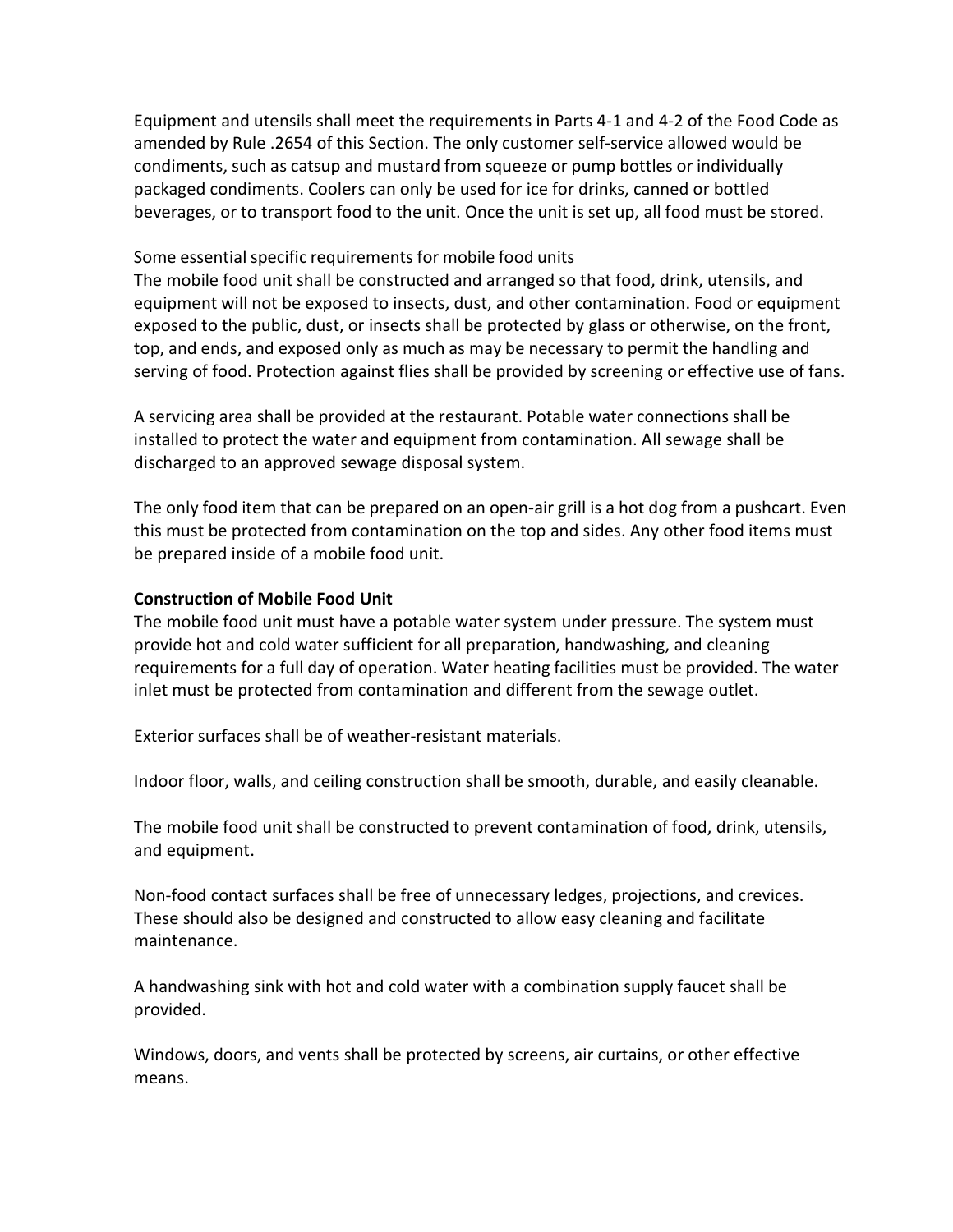#### Equipment

At least a one‐compartment sink of sufficient size to submerge, wash, rinse, and sanitize utensils with backsplash protection shall be provided. Test strips are needed to check the concentration of the sanitizer.

Drainboards, utensil racks, or tables shall be provided enough to accommodate all soiled and cleaned utensils.

A ventilation hood is required if cooking.

Food contact surfaces shall be smooth, free of breaks, open seams, cracks, chips, pits, and similar imperfections. These surfaces shall have smooth welds and joints; and be accessible for cleaning.

Equipment shall be used in accordance with the manufacturer's intended use and ANSI certified.

Non‐food contact surfaces of equipment exposed to splash, spillage, or other food soiling or that require frequent cleaning shall be constructed of a corrosion‐resistant, nonabsorbent, and smooth material.

A hot and cold water handwash sink, a combination faucet, and soap and towels must be provided.

#### Plumbing

The mobile food unit must have a potable water system under pressure. The system must provide hot and cold water sufficient for all preparation, handwashing, and cleaning requirements for a full day of operation. Water heating facilities must be provided. The water inlet must be protected from contamination and different from the sewage outlet.

Potable water system provided under pressure. The hose used for conveying drinking water to fill the water tank shall be safe, durable, corrosion‐resistant, nonabsorbent; resistant to disrepair and decomposition; and clearly identified to be used for drinking water only.

If a vent for the water tank is provided for it to work properly, it shall terminate downward direction and shall be covered with a 16 mesh to 1‐inch screen or equivalent or a protective filter.

Water heating facilities shall be provided.

Sewage disposal shall be provided. The sewage tank must be at least 15% larger capacity than the water supply tank.